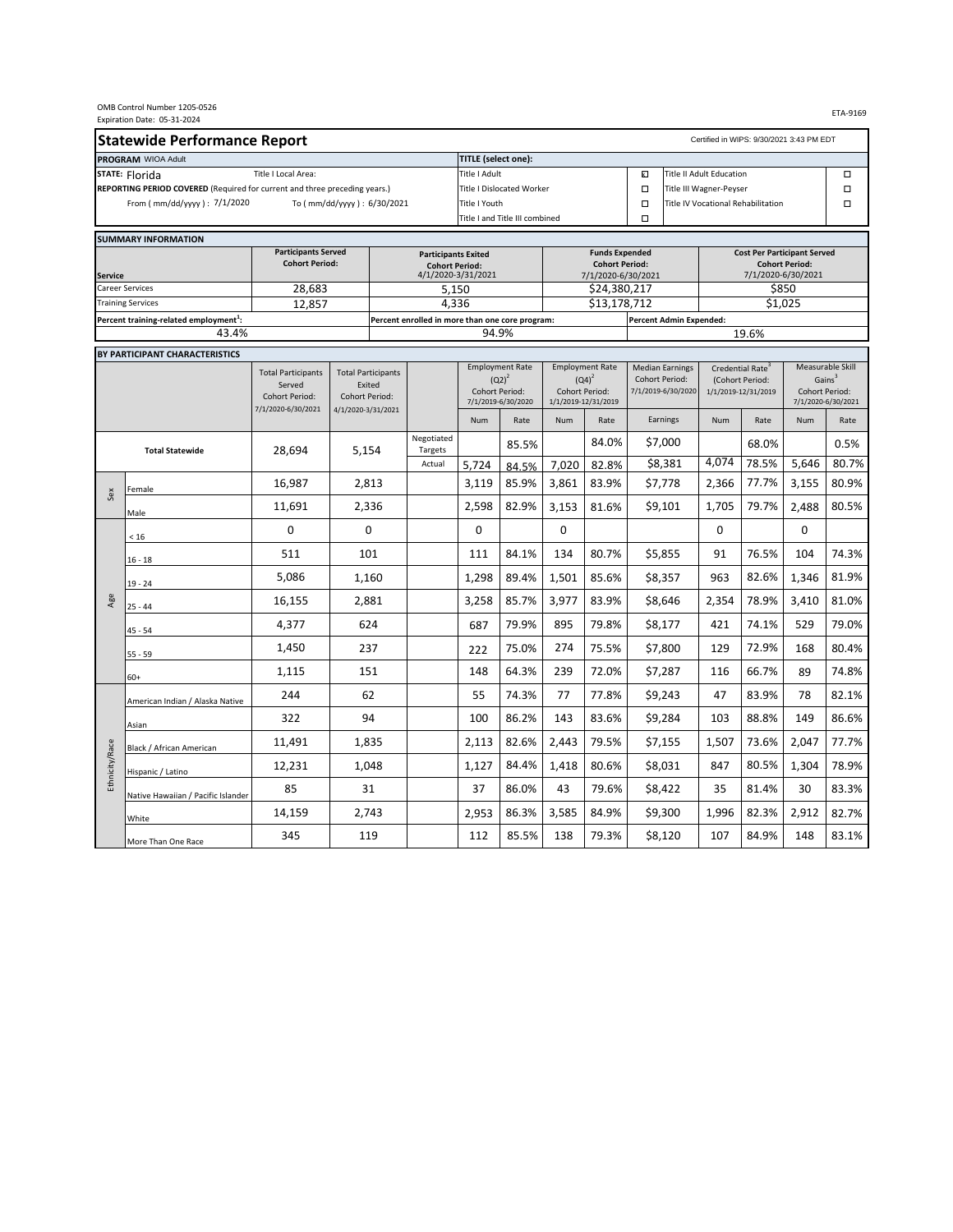| BY EMPLOYMENT BARRIER <sup>4</sup>                                             |                                     |                                     |                       |                                    |        |                                    |        |                        |                              |        |                                        |        |
|--------------------------------------------------------------------------------|-------------------------------------|-------------------------------------|-----------------------|------------------------------------|--------|------------------------------------|--------|------------------------|------------------------------|--------|----------------------------------------|--------|
|                                                                                | <b>Total Participants</b><br>Served | <b>Total Participants</b><br>Exited |                       | <b>Employment Rate</b><br>$(Q2)^2$ |        | <b>Employment Rate</b><br>$(Q4)^2$ |        | <b>Median Earnings</b> | Credential Rate <sup>3</sup> |        | Measurable Skill<br>Gains <sup>3</sup> |        |
|                                                                                |                                     |                                     |                       | Num                                | Rate   | <b>Num</b>                         | Rate   | Earnings               | <b>Num</b>                   | Rate   | <b>Num</b>                             | Rate   |
| <b>Total Statewide</b>                                                         | 28,694                              | 5,154                               | Negotiated<br>Targets |                                    | 85.5%  |                                    | 84.0%  | \$7,000                |                              | 68.0%  |                                        | 0.5%   |
|                                                                                |                                     |                                     | Actual                | 5,724                              | 84.5%  | 7,020                              | 82.8%  | \$8,381                | 4,074                        | 78.5%  | 5,646                                  | 80.7%  |
| <b>Displaced Homemakers</b>                                                    | 12                                  | 9                                   |                       | 7                                  | 100.0% | 1                                  | 100.0% | \$9,773                | 1                            | 100.0% | 3                                      | 42.9%  |
| English Language Learners, Low Levels of<br>Literacy, Cultural Barriers        | 3,681                               | 217                                 |                       | 220                                | 78.3%  | 327                                | 75.3%  | \$7,465                | 165                          | 80.1%  | 153                                    | 68.0%  |
| Exhausting TANF within 2 years (Part A<br>Title IV of the Social Security Act) | 6                                   | $\overline{2}$                      |                       | $\overline{2}$                     | 100.0% | $\Omega$                           | 0.0%   | \$3,931                | 0                            | 0.0%   | $\overline{2}$                         | 100.0% |
| Ex-offenders                                                                   | 4,472                               | 575                                 |                       | 574                                | 68.3%  | 741                                | 68.0%  | \$6,240                | 458                          | 69.8%  | 356                                    | 68.1%  |
| Homeless Individuals / runaway youth                                           | 1,256                               | 260                                 |                       | 241                                | 61.5%  | 238                                | 66.3%  | \$5,337                | 123                          | 75.9%  | 129                                    | 67.2%  |
| Long-term Unemployed<br>(27)<br>or more consecutive weeks)                     | 4,007                               | 804                                 |                       | 718                                | 75.8%  | 774                                | 77.7%  | \$7,141                | 441                          | 79.3%  | 777                                    | 77.1%  |
| Low-Income Individuals                                                         | 23,361                              | 3,213                               |                       | 3,605                              | 80.3%  | 4,138                              | 77.6%  | \$7,280                | 2,698                        | 75.7%  | 3,078                                  | 75.5%  |
| Migrant and Seasonal Farmworkers                                               | 74                                  | 39                                  |                       | 34                                 | 87.2%  | 45                                 | 90.0%  | \$6,603                | 37                           | 77.1%  | 0                                      |        |
| Individuals with Disabilities (incl. youth)                                    | 847                                 | 333                                 |                       | 265                                | 68.1%  | 347                                | 75.3%  | \$6,653                | 262                          | 79.4%  | 207                                    | 71.6%  |
| Single Parents (Incl. single pregnant<br>women)                                | 5,631                               | 929                                 |                       | 1,078                              | 86.3%  | 1,202                              | 82.3%  | \$7,670                | 796                          | 77.1%  | 1,016                                  | 77.4%  |
| Youth in foster care or aged out of system                                     | 1                                   | 0                                   |                       | 1                                  | 100.0% | 1                                  | 50.0%  | \$5,938                | 0                            | 0.0%   | $\mathbf{1}$                           | 100.0% |

## **ADDITIONAL COMMENTS:**

<sup>1</sup>Applies to Title I only.

 $2\overline{h}$  This indicator also includes those who entered into a training or education program for the Youth program.

"This indicator also includes those who entered into a training or education program for the Youth program.<br><sup>3</sup>Credential Rate and Measurable Skill Gains do not apply to the Wagner-Peyser program.<br><sup>4</sup>Pacriers to Employment

Barriers to Employment are determined at the point of entry into the program.

Numbers entered into cells in this template are the same as the corresponding "report item number" on the report specification document. Clicking on each hyperlink will take the user to the plain text language

## **Public Burden Statement** (1205-0NEW)

Persons are not required to respond to this collection of information unless it displays a currently valid OMB control number. Respondent's reply to these reporting requirements is mandatory (Workforce Innovation and Opportunity Act, Section 116). Public reporting burden for this collection of information is estimated to average 30 minutes per response, including the time for reviewing instructions, searching existing data sources, gathering and maintaining the data needed, and completing and reviewing the collection of information. Send comments regarding this burden estimate to the Office of Policy Development and Research ● U.S. Department of Labor ● Room N-5641 ● 200 Constitution Ave., NW, ● Washington, DC ● 20210. Do NOT send the completed application to this address.